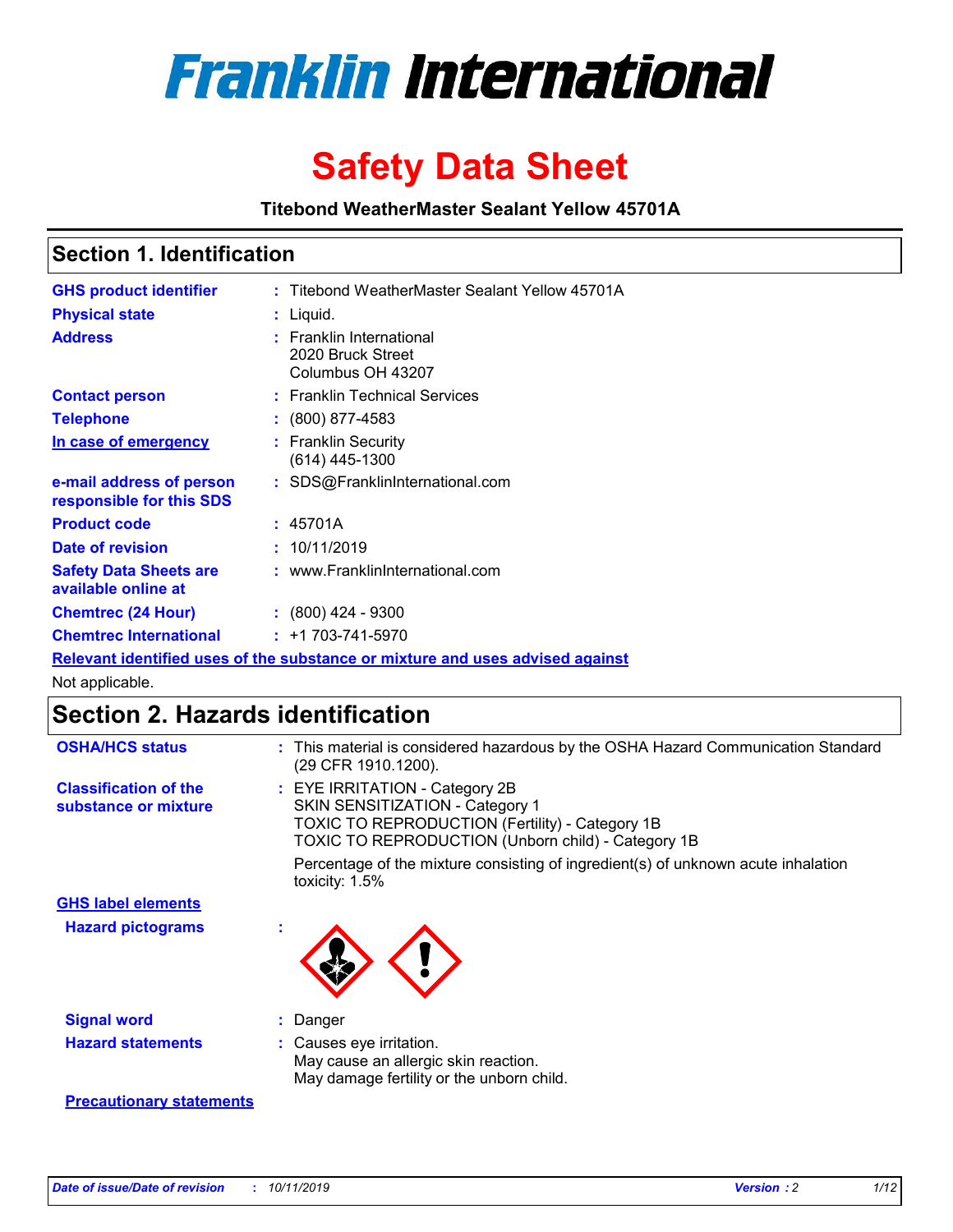### **Section 2. Hazards identification**

| <b>Prevention</b>                          | : Obtain special instructions before use. Do not handle until all safety precautions have<br>been read and understood. Wear protective gloves. Wear eye or face protection.<br>Wear protective clothing. Avoid breathing vapor. Wash hands thoroughly after handling.<br>Contaminated work clothing must not be allowed out of the workplace.                                                        |
|--------------------------------------------|------------------------------------------------------------------------------------------------------------------------------------------------------------------------------------------------------------------------------------------------------------------------------------------------------------------------------------------------------------------------------------------------------|
| <b>Response</b>                            | : IF exposed or concerned: Get medical attention. IF ON SKIN: Wash with plenty of<br>soap and water. Wash contaminated clothing before reuse. If skin irritation or rash<br>occurs: Get medical attention. IF IN EYES: Rinse cautiously with water for several<br>minutes. Remove contact lenses, if present and easy to do. Continue rinsing. If eye<br>irritation persists: Get medical attention. |
| <b>Storage</b>                             | : Store locked up.                                                                                                                                                                                                                                                                                                                                                                                   |
| <b>Disposal</b>                            | : Dispose of contents and container in accordance with all local, regional, national and<br>international regulations.                                                                                                                                                                                                                                                                               |
| <b>Hazards not otherwise</b><br>classified | : Product generates methanol during cure.                                                                                                                                                                                                                                                                                                                                                            |
|                                            |                                                                                                                                                                                                                                                                                                                                                                                                      |

### **Section 3. Composition/information on ingredients**

| <b>Substance/mixture</b><br>Mixture                  |                   |                     |
|------------------------------------------------------|-------------------|---------------------|
| <b>Ingredient name</b>                               | $\frac{9}{6}$     | <b>CAS number</b>   |
| 3-aminopropyltriethoxysilane<br>Dibutyltin dilaurate | l≤3<br>$\leq 0.3$ | 919-30-2<br>77-58-7 |

Any concentration shown as a range is to protect confidentiality or is due to batch variation.

**There are no additional ingredients present which, within the current knowledge of the supplier and in the concentrations applicable, are classified as hazardous to health or the environment and hence require reporting in this section.**

**Occupational exposure limits, if available, are listed in Section 8.**

### **Section 4. First aid measures**

| <b>Description of necessary first aid measures</b> |                                                                                                                                                                                                                                                                                                                                                                                                                                                                                                                                                                                                                                                                                                                                                                           |  |  |  |
|----------------------------------------------------|---------------------------------------------------------------------------------------------------------------------------------------------------------------------------------------------------------------------------------------------------------------------------------------------------------------------------------------------------------------------------------------------------------------------------------------------------------------------------------------------------------------------------------------------------------------------------------------------------------------------------------------------------------------------------------------------------------------------------------------------------------------------------|--|--|--|
| <b>Eye contact</b>                                 | : Immediately flush eyes with plenty of water, occasionally lifting the upper and lower<br>eyelids. Check for and remove any contact lenses. Continue to rinse for at least 10<br>minutes. If irritation persists, get medical attention.                                                                                                                                                                                                                                                                                                                                                                                                                                                                                                                                 |  |  |  |
| <b>Inhalation</b>                                  | : Remove victim to fresh air and keep at rest in a position comfortable for breathing. If<br>not breathing, if breathing is irregular or if respiratory arrest occurs, provide artificial<br>respiration or oxygen by trained personnel. It may be dangerous to the person providing<br>aid to give mouth-to-mouth resuscitation. Get medical attention. If unconscious, place<br>in recovery position and get medical attention immediately. Maintain an open airway.<br>Loosen tight clothing such as a collar, tie, belt or waistband. In case of inhalation of<br>decomposition products in a fire, symptoms may be delayed. The exposed person may<br>need to be kept under medical surveillance for 48 hours.                                                       |  |  |  |
| <b>Skin contact</b>                                | : Wash with plenty of soap and water. Remove contaminated clothing and shoes. Wash<br>contaminated clothing thoroughly with water before removing it, or wear gloves.<br>Continue to rinse for at least 10 minutes. Get medical attention. In the event of any<br>complaints or symptoms, avoid further exposure. Wash clothing before reuse. Clean<br>shoes thoroughly before reuse.                                                                                                                                                                                                                                                                                                                                                                                     |  |  |  |
| <b>Ingestion</b>                                   | : Wash out mouth with water. Remove dentures if any. Remove victim to fresh air and<br>keep at rest in a position comfortable for breathing. If material has been swallowed and<br>the exposed person is conscious, give small quantities of water to drink. Stop if the<br>exposed person feels sick as vomiting may be dangerous. Do not induce vomiting<br>unless directed to do so by medical personnel. If vomiting occurs, the head should be<br>kept low so that vomit does not enter the lungs. Get medical attention. Never give<br>anything by mouth to an unconscious person. If unconscious, place in recovery position<br>and get medical attention immediately. Maintain an open airway. Loosen tight clothing<br>such as a collar, tie, belt or waistband. |  |  |  |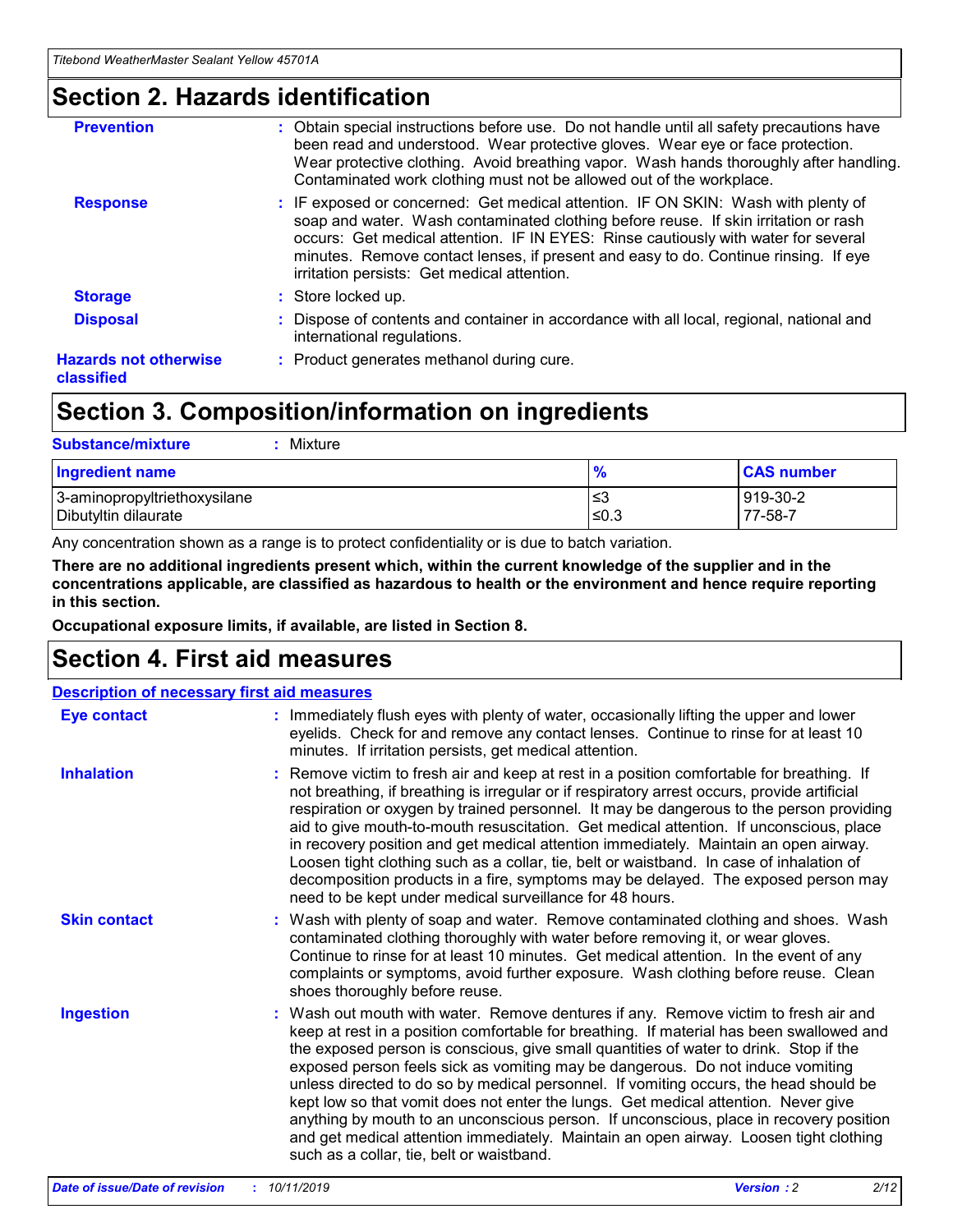## **Section 4. First aid measures**

| Most important symptoms/effects, acute and delayed |                                       |                                                                                                                                                                                                                                                                                                                                                                                                                 |  |  |  |
|----------------------------------------------------|---------------------------------------|-----------------------------------------------------------------------------------------------------------------------------------------------------------------------------------------------------------------------------------------------------------------------------------------------------------------------------------------------------------------------------------------------------------------|--|--|--|
|                                                    | <b>Potential acute health effects</b> |                                                                                                                                                                                                                                                                                                                                                                                                                 |  |  |  |
| <b>Eye contact</b>                                 |                                       | : May cause eye irritation.                                                                                                                                                                                                                                                                                                                                                                                     |  |  |  |
| <b>Inhalation</b>                                  |                                       | : No known significant effects or critical hazards.                                                                                                                                                                                                                                                                                                                                                             |  |  |  |
| <b>Skin contact</b>                                |                                       | : May cause skin irritation.                                                                                                                                                                                                                                                                                                                                                                                    |  |  |  |
| <b>Ingestion</b>                                   |                                       | : No known significant effects or critical hazards.                                                                                                                                                                                                                                                                                                                                                             |  |  |  |
| <b>Over-exposure signs/symptoms</b>                |                                       |                                                                                                                                                                                                                                                                                                                                                                                                                 |  |  |  |
| <b>Eye contact</b>                                 |                                       | : Adverse symptoms may include the following:<br>irritation<br>watering<br>redness                                                                                                                                                                                                                                                                                                                              |  |  |  |
| <b>Inhalation</b>                                  |                                       | : Adverse symptoms may include the following:<br>reduced fetal weight<br>increase in fetal deaths<br>skeletal malformations                                                                                                                                                                                                                                                                                     |  |  |  |
| <b>Skin contact</b>                                |                                       | : Adverse symptoms may include the following:<br>irritation<br>redness<br>reduced fetal weight<br>increase in fetal deaths<br>skeletal malformations                                                                                                                                                                                                                                                            |  |  |  |
| <b>Ingestion</b>                                   |                                       | : Adverse symptoms may include the following:<br>reduced fetal weight<br>increase in fetal deaths<br>skeletal malformations                                                                                                                                                                                                                                                                                     |  |  |  |
|                                                    |                                       | <b>Indication of immediate medical attention and special treatment needed, if necessary</b>                                                                                                                                                                                                                                                                                                                     |  |  |  |
| <b>Notes to physician</b>                          |                                       | : In case of inhalation of decomposition products in a fire, symptoms may be delayed.<br>The exposed person may need to be kept under medical surveillance for 48 hours.                                                                                                                                                                                                                                        |  |  |  |
| <b>Specific treatments</b>                         |                                       | : No specific treatment.                                                                                                                                                                                                                                                                                                                                                                                        |  |  |  |
| <b>Protection of first-aiders</b>                  |                                       | : No action shall be taken involving any personal risk or without suitable training. If it is<br>suspected that fumes are still present, the rescuer should wear an appropriate mask or<br>self-contained breathing apparatus. It may be dangerous to the person providing aid to<br>give mouth-to-mouth resuscitation. Wash contaminated clothing thoroughly with water<br>before removing it, or wear gloves. |  |  |  |

**See toxicological information (Section 11)**

### **Section 5. Fire-fighting measures**

| <b>Extinguishing media</b>                             |                                                                                                                                                                                                     |
|--------------------------------------------------------|-----------------------------------------------------------------------------------------------------------------------------------------------------------------------------------------------------|
| <b>Suitable extinguishing</b><br>media                 | : Use an extinguishing agent suitable for the surrounding fire.                                                                                                                                     |
| <b>Unsuitable extinguishing</b><br>media               | : None known.                                                                                                                                                                                       |
| <b>Specific hazards arising</b><br>from the chemical   | : In a fire or if heated, a pressure increase will occur and the container may burst.                                                                                                               |
| <b>Hazardous thermal</b><br>decomposition products     | : Decomposition products may include the following materials:<br>carbon dioxide<br>carbon monoxide<br>nitrogen oxides<br>metal oxide/oxides                                                         |
| <b>Special protective actions</b><br>for fire-fighters | : Promptly isolate the scene by removing all persons from the vicinity of the incident if<br>there is a fire. No action shall be taken involving any personal risk or without suitable<br>training. |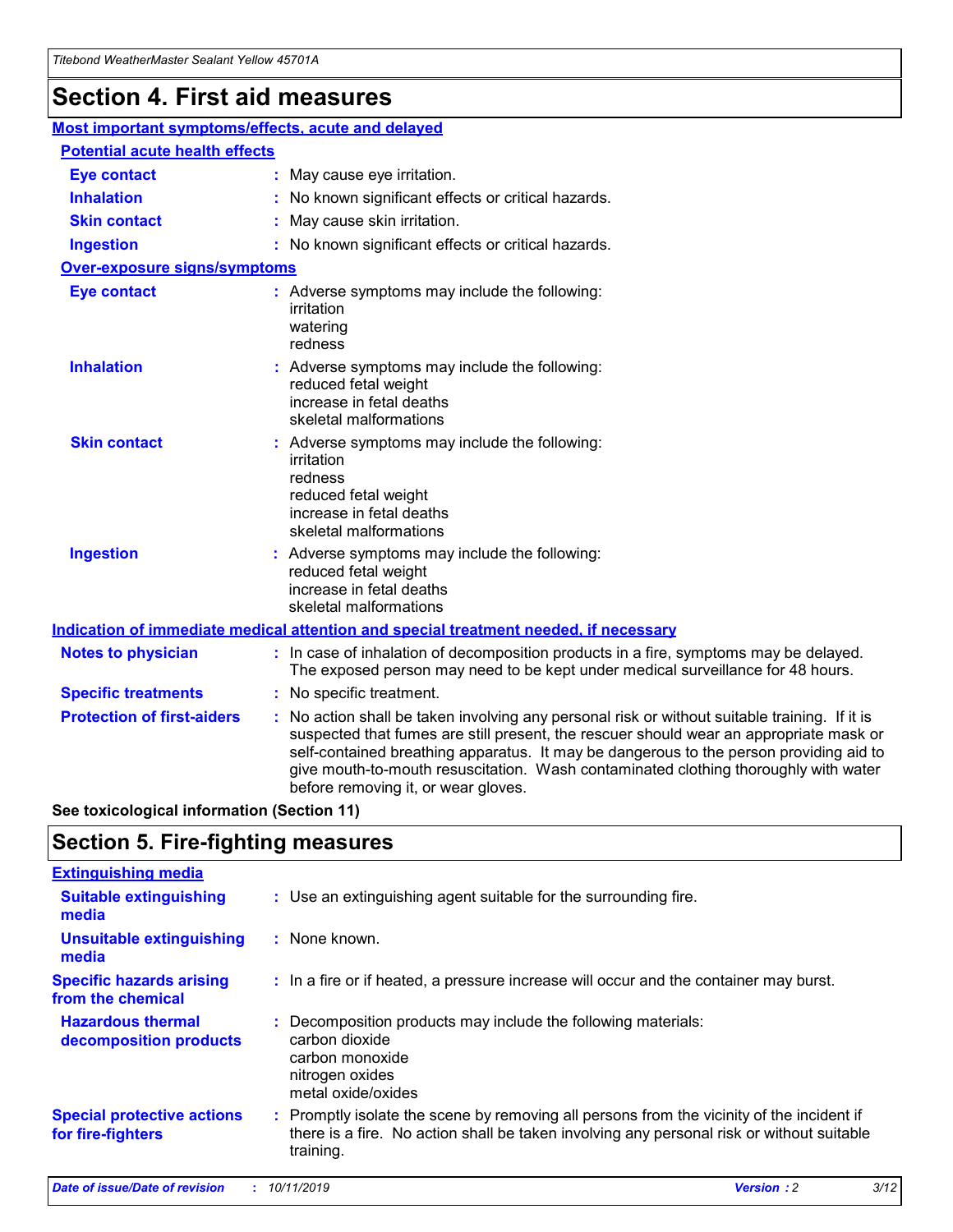### **Section 5. Fire-fighting measures**

**Special protective equipment for fire-fighters** Fire-fighters should wear appropriate protective equipment and self-contained breathing **:** apparatus (SCBA) with a full face-piece operated in positive pressure mode.

### **Section 6. Accidental release measures**

### **Personal precautions, protective equipment and emergency procedures**

| For non-emergency<br>personnel                               | : No action shall be taken involving any personal risk or without suitable training.<br>Evacuate surrounding areas. Keep unnecessary and unprotected personnel from<br>entering. Do not touch or walk through spilled material. Avoid breathing vapor or mist.<br>Provide adequate ventilation. Wear appropriate respirator when ventilation is<br>inadequate. Put on appropriate personal protective equipment.                                                                                                                                                                                                                                                                                             |
|--------------------------------------------------------------|--------------------------------------------------------------------------------------------------------------------------------------------------------------------------------------------------------------------------------------------------------------------------------------------------------------------------------------------------------------------------------------------------------------------------------------------------------------------------------------------------------------------------------------------------------------------------------------------------------------------------------------------------------------------------------------------------------------|
| For emergency responders                                     | : If specialized clothing is required to deal with the spillage, take note of any information in<br>Section 8 on suitable and unsuitable materials. See also the information in "For non-<br>emergency personnel".                                                                                                                                                                                                                                                                                                                                                                                                                                                                                           |
| <b>Environmental precautions</b>                             | : Avoid dispersal of spilled material and runoff and contact with soil, waterways, drains<br>and sewers. Inform the relevant authorities if the product has caused environmental<br>pollution (sewers, waterways, soil or air).                                                                                                                                                                                                                                                                                                                                                                                                                                                                              |
| <b>Methods and materials for containment and cleaning up</b> |                                                                                                                                                                                                                                                                                                                                                                                                                                                                                                                                                                                                                                                                                                              |
| <b>Small spill</b>                                           | : Stop leak if without risk. Move containers from spill area. Dilute with water and mop up<br>if water-soluble. Alternatively, or if water-insoluble, absorb with an inert dry material and<br>place in an appropriate waste disposal container. Dispose of via a licensed waste<br>disposal contractor.                                                                                                                                                                                                                                                                                                                                                                                                     |
| <b>Large spill</b>                                           | : Stop leak if without risk. Move containers from spill area. Approach release from<br>upwind. Prevent entry into sewers, water courses, basements or confined areas. Wash<br>spillages into an effluent treatment plant or proceed as follows. Contain and collect<br>spillage with non-combustible, absorbent material e.g. sand, earth, vermiculite or<br>diatomaceous earth and place in container for disposal according to local regulations<br>(see Section 13). Dispose of via a licensed waste disposal contractor. Contaminated<br>absorbent material may pose the same hazard as the spilled product. Note: see<br>Section 1 for emergency contact information and Section 13 for waste disposal. |

### **Section 7. Handling and storage**

| <b>Precautions for safe handling</b>                                             |                                                                                                                                                                                                                                                                                                                                                                                                                                                                                                                                                                                                                                                                                                                                                                                                                                                  |
|----------------------------------------------------------------------------------|--------------------------------------------------------------------------------------------------------------------------------------------------------------------------------------------------------------------------------------------------------------------------------------------------------------------------------------------------------------------------------------------------------------------------------------------------------------------------------------------------------------------------------------------------------------------------------------------------------------------------------------------------------------------------------------------------------------------------------------------------------------------------------------------------------------------------------------------------|
| <b>Protective measures</b>                                                       | : Put on appropriate personal protective equipment (see Section 8). Persons with a<br>history of skin sensitization problems should not be employed in any process in which<br>this product is used. Avoid exposure - obtain special instructions before use. Avoid<br>exposure during pregnancy. Do not handle until all safety precautions have been read<br>and understood. Do not get in eyes or on skin or clothing. Do not ingest. Avoid<br>breathing vapor or mist. If during normal use the material presents a respiratory hazard,<br>use only with adequate ventilation or wear appropriate respirator. Keep in the original<br>container or an approved alternative made from a compatible material, kept tightly<br>closed when not in use. Empty containers retain product residue and can be hazardous.<br>Do not reuse container. |
| <b>Advice on general</b><br>occupational hygiene                                 | : Eating, drinking and smoking should be prohibited in areas where this material is<br>handled, stored and processed. Workers should wash hands and face before eating,<br>drinking and smoking. Remove contaminated clothing and protective equipment before<br>entering eating areas. See also Section 8 for additional information on hygiene<br>measures.                                                                                                                                                                                                                                                                                                                                                                                                                                                                                    |
| <b>Conditions for safe storage,</b><br>including any<br><b>incompatibilities</b> | Store between the following temperatures: 0 to 120 $\degree$ C (32 to 248 $\degree$ F). Store in<br>accordance with local regulations. Store in original container protected from direct<br>sunlight in a dry, cool and well-ventilated area, away from incompatible materials (see<br>Section 10) and food and drink. Store locked up. Keep container tightly closed and<br>sealed until ready for use. Containers that have been opened must be carefully<br>resealed and kept upright to prevent leakage. Do not store in unlabeled containers.<br>Use appropriate containment to avoid environmental contamination. See Section 10 for<br>incompatible materials before handling or use.                                                                                                                                                     |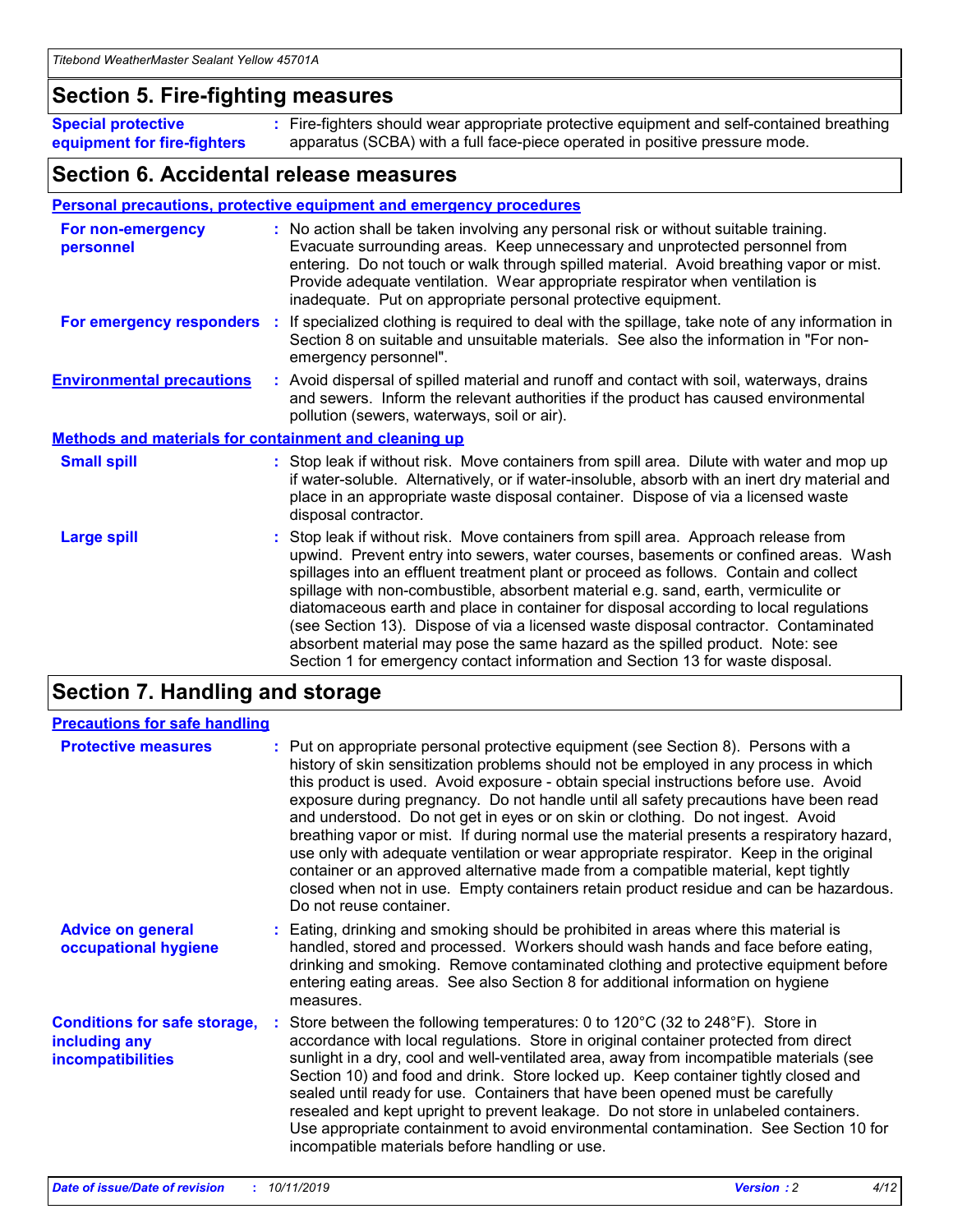## **Section 8. Exposure controls/personal protection**

#### **Control parameters**

### **Occupational exposure limits**

| <b>Ingredient name</b>                               |    |                        | <b>Exposure limits</b>                                                                                                                                                                                                                                                                                                                                                                                                                                                                                                                                                                                                 |
|------------------------------------------------------|----|------------------------|------------------------------------------------------------------------------------------------------------------------------------------------------------------------------------------------------------------------------------------------------------------------------------------------------------------------------------------------------------------------------------------------------------------------------------------------------------------------------------------------------------------------------------------------------------------------------------------------------------------------|
| 3-aminopropyltriethoxysilane<br>Dibutyltin dilaurate |    |                        | None.<br>ACGIH TLV (United States, 3/2019). Absorbed through skin.<br>Notes: as Sn<br>TWA: $0.1 \text{ mg/m}^3$ , (as Sn) 8 hours.<br>STEL: 0.2 mg/m <sup>3</sup> , (as Sn) 15 minutes.<br>NIOSH REL (United States, 10/2016). Absorbed through skin.<br>Notes: as Sn<br>TWA: 0.1 mg/m <sup>3</sup> , (as Sn) 10 hours.<br>OSHA PEL (United States, 5/2018). Notes: as Sn<br>TWA: 0.1 mg/m <sup>3</sup> , (as Sn) 8 hours.<br>OSHA PEL 1989 (United States, 3/1989). Absorbed through skin.<br>Notes: measured as Sn<br>TWA: 0.1 mg/m <sup>3</sup> , (measured as Sn) 8 hours. Form: Organic                           |
| <b>Appropriate engineering</b><br>controls           |    |                        | : If user operations generate dust, fumes, gas, vapor or mist, use process enclosures,<br>local exhaust ventilation or other engineering controls to keep worker exposure to<br>airborne contaminants below any recommended or statutory limits.                                                                                                                                                                                                                                                                                                                                                                       |
| <b>Environmental exposure</b><br>controls            |    |                        | Emissions from ventilation or work process equipment should be checked to ensure<br>they comply with the requirements of environmental protection legislation. In some<br>cases, fume scrubbers, filters or engineering modifications to the process equipment<br>will be necessary to reduce emissions to acceptable levels.                                                                                                                                                                                                                                                                                          |
| <b>Individual protection measures</b>                |    |                        |                                                                                                                                                                                                                                                                                                                                                                                                                                                                                                                                                                                                                        |
| <b>Hygiene measures</b>                              |    |                        | : Wash hands, forearms and face thoroughly after handling chemical products, before<br>eating, smoking and using the lavatory and at the end of the working period.<br>Appropriate techniques should be used to remove potentially contaminated clothing.<br>Contaminated work clothing should not be allowed out of the workplace. Wash<br>contaminated clothing before reusing. Ensure that eyewash stations and safety<br>showers are close to the workstation location.                                                                                                                                            |
| <b>Eye/face protection</b>                           |    |                        | Safety eyewear complying with an approved standard should be used when a risk<br>assessment indicates this is necessary to avoid exposure to liquid splashes, mists,<br>gases or dusts. If contact is possible, the following protection should be worn, unless<br>the assessment indicates a higher degree of protection: chemical splash goggles.                                                                                                                                                                                                                                                                    |
| <b>Skin protection</b>                               |    |                        |                                                                                                                                                                                                                                                                                                                                                                                                                                                                                                                                                                                                                        |
| <b>Hand protection</b>                               |    |                        | : Chemical-resistant, impervious gloves complying with an approved standard should be<br>worn at all times when handling chemical products if a risk assessment indicates this is<br>necessary. Considering the parameters specified by the glove manufacturer, check<br>during use that the gloves are still retaining their protective properties. It should be<br>noted that the time to breakthrough for any glove material may be different for different<br>glove manufacturers. In the case of mixtures, consisting of several substances, the<br>protection time of the gloves cannot be accurately estimated. |
| <b>Body protection</b>                               |    | handling this product. | Personal protective equipment for the body should be selected based on the task being<br>performed and the risks involved and should be approved by a specialist before                                                                                                                                                                                                                                                                                                                                                                                                                                                |
| <b>Other skin protection</b>                         |    |                        | : Appropriate footwear and any additional skin protection measures should be selected<br>based on the task being performed and the risks involved and should be approved by a<br>specialist before handling this product.                                                                                                                                                                                                                                                                                                                                                                                              |
| <b>Respiratory protection</b>                        | ÷. | aspects of use.        | Based on the hazard and potential for exposure, select a respirator that meets the<br>appropriate standard or certification. Respirators must be used according to a<br>respiratory protection program to ensure proper fitting, training, and other important                                                                                                                                                                                                                                                                                                                                                         |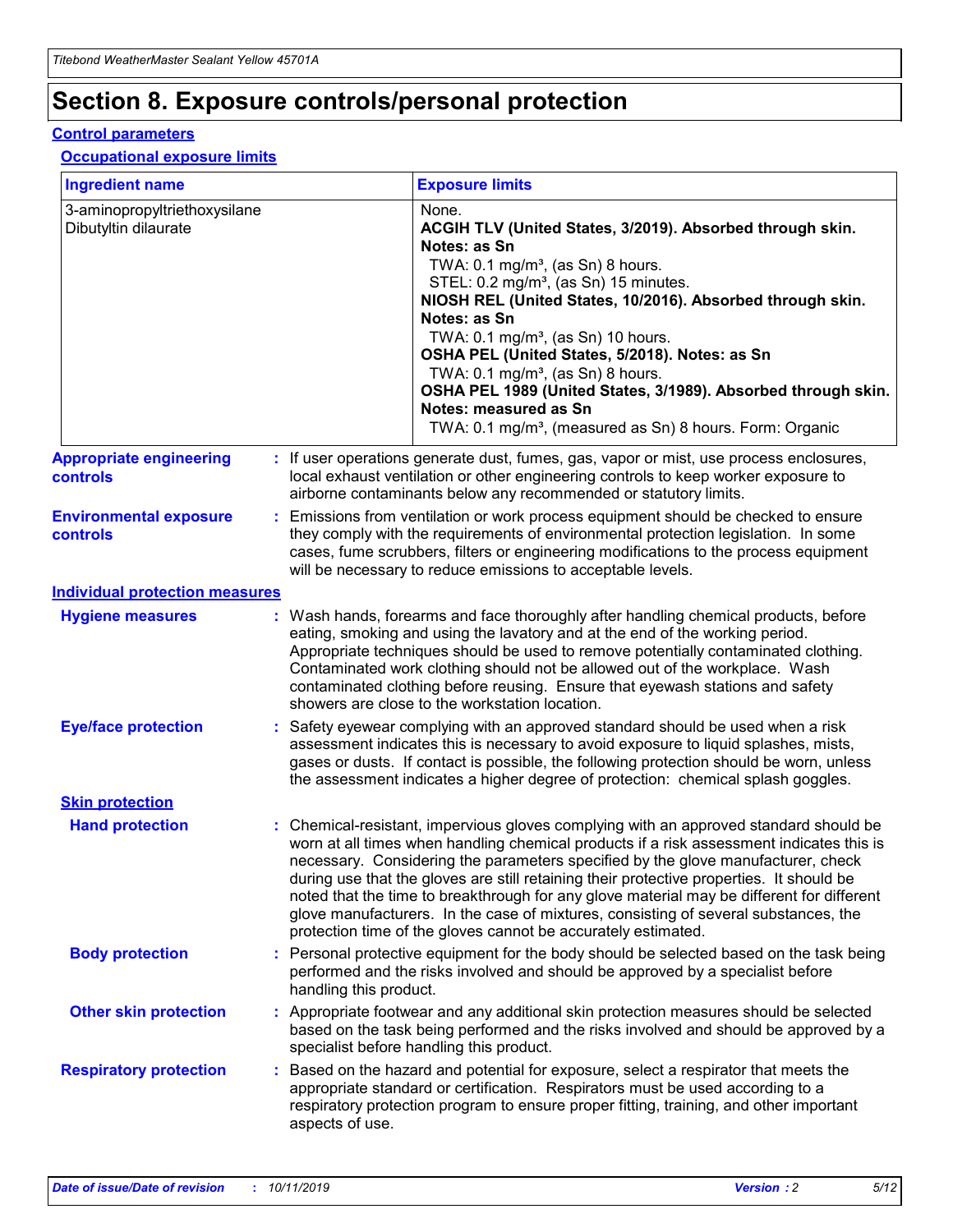### **Section 9. Physical and chemical properties**

#### **Appearance**

| <b>Physical state</b>                             | : Liquid. [Paste.]                                              |
|---------------------------------------------------|-----------------------------------------------------------------|
| Color                                             | Yellow.                                                         |
| Odor                                              | : None [Slight]                                                 |
| <b>Odor threshold</b>                             | $:$ Not available.                                              |
| рH                                                | : Not applicable.                                               |
| <b>Melting point</b>                              | : Not available.                                                |
| <b>Boiling point</b>                              | : >100°C (>212°F)                                               |
| <b>Flash point</b>                                | : Closed cup: $>200^{\circ}$ C ( $>392^{\circ}$ F) [Setaflash.] |
| <b>Evaporation rate</b>                           | $:$ <1 (butyl acetate = 1)                                      |
| <b>Flammability (solid, gas)</b>                  | : Not available.                                                |
| Lower and upper explosive<br>(flammable) limits   | : Not available.                                                |
| <b>VOC (less water, less</b><br>exempt solvents)  | : 0 g/l                                                         |
| <b>Volatility</b>                                 | $: 0\%$ (w/w)                                                   |
| <b>Vapor density</b>                              | : Not available.                                                |
| <b>Relative density</b>                           | : 1.4329                                                        |
| <b>Solubility</b>                                 | Insoluble in the following materials: cold water and hot water. |
| <b>Solubility in water</b>                        | : Not available.                                                |
| <b>Partition coefficient: n-</b><br>octanol/water | $:$ Not available.                                              |
| <b>Auto-ignition temperature</b>                  | : Not available.                                                |
|                                                   |                                                                 |
| <b>Decomposition temperature</b>                  | : Not available.                                                |

### **Section 10. Stability and reactivity**

| <b>Reactivity</b>                            |    | : No specific test data related to reactivity available for this product or its ingredients.            |
|----------------------------------------------|----|---------------------------------------------------------------------------------------------------------|
| <b>Chemical stability</b>                    |    | : The product is stable.                                                                                |
| <b>Possibility of hazardous</b><br>reactions |    | : Under normal conditions of storage and use, hazardous reactions will not occur.                       |
| <b>Conditions to avoid</b>                   |    | : No specific data.                                                                                     |
| <b>Incompatible materials</b>                | ٠. | No specific data.                                                                                       |
| <b>Hazardous decomposition</b><br>products   | ÷. | Under normal conditions of storage and use, hazardous decomposition products should<br>not be produced. |

### **Section 11. Toxicological information**

### **Information on toxicological effects**

### **Acute toxicity**

| <b>Product/ingredient name</b> | <b>Result</b>           | <b>Species</b> | <b>Dose</b>                | <b>Exposure</b> |
|--------------------------------|-------------------------|----------------|----------------------------|-----------------|
| 3-aminopropyltriethoxysilane   | <b>ILD50 Dermal</b>     | Rabbit         | 4.29 g/kg                  |                 |
| Dibutyltin dilaurate           | ILD50 Oral<br>LD50 Oral | Rat<br>Rat     | $1.57$ g/kg<br>175 $mg/kg$ |                 |
|                                |                         |                |                            |                 |

**Irritation/Corrosion**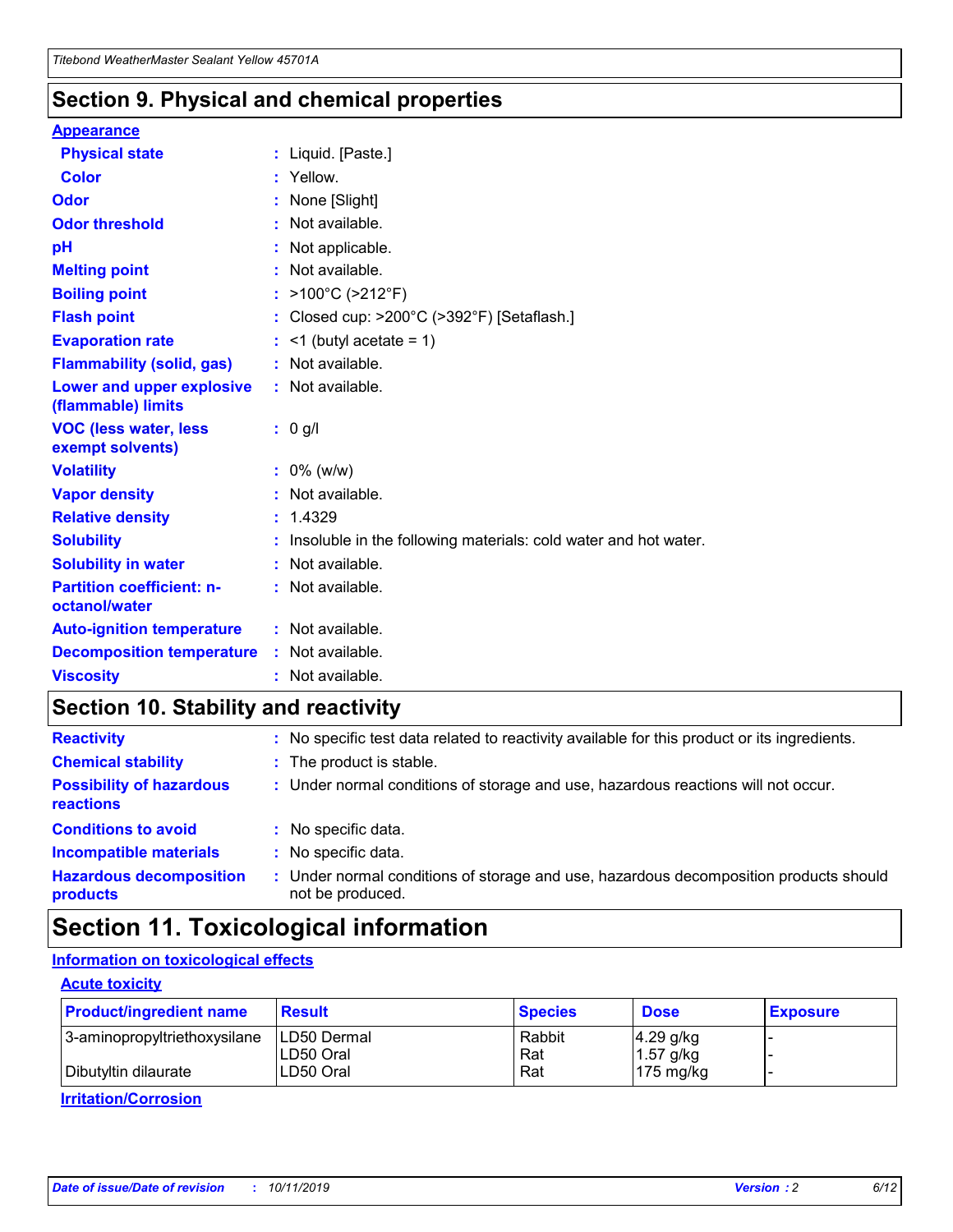## **Section 11. Toxicological information**

| <b>Product/ingredient name</b> | <b>Result</b>                 | <b>Species</b> | <b>Score</b> | <b>Exposure</b>    | <b>Observation</b> |
|--------------------------------|-------------------------------|----------------|--------------|--------------------|--------------------|
| 3-aminopropyltriethoxysilane   | Eyes - Mild irritant          | Rabbit         |              | $100$ mg           |                    |
|                                | Eyes - Severe irritant        | Rabbit         |              | 24 hours 750       |                    |
|                                |                               |                |              | ug                 |                    |
|                                | <b>Skin - Severe irritant</b> | Rabbit         |              | 24 hours 5         | ۰                  |
| Dibutyltin dilaurate           | Eyes - Moderate irritant      | Rabbit         |              | mq<br>24 hours 100 |                    |
|                                |                               |                |              | mg                 |                    |
|                                | Skin - Severe irritant        | Rabbit         |              | 500 mg             |                    |

### **Sensitization**

Not available.

#### **Mutagenicity**

Not available.

#### **Carcinogenicity**

Not available.

#### **Reproductive toxicity**

Not available.

#### **Teratogenicity**

Not available.

#### **Specific target organ toxicity (single exposure)**

Not available.

#### **Specific target organ toxicity (repeated exposure)**

| <b>Name</b>                                                                  |                                                                            | <b>Category</b>                                     | <b>Route of</b><br>exposure | <b>Target organs</b> |
|------------------------------------------------------------------------------|----------------------------------------------------------------------------|-----------------------------------------------------|-----------------------------|----------------------|
| Dibutyltin dilaurate                                                         |                                                                            | Category 1                                          | -                           | respiratory system   |
| <b>Aspiration hazard</b><br>Not available.                                   |                                                                            |                                                     |                             |                      |
| <b>Information on the likely</b><br>routes of exposure                       | : Not available.                                                           |                                                     |                             |                      |
| <b>Potential acute health effects</b>                                        |                                                                            |                                                     |                             |                      |
| <b>Eye contact</b>                                                           | : May cause eye irritation.                                                |                                                     |                             |                      |
| <b>Inhalation</b>                                                            |                                                                            | : No known significant effects or critical hazards. |                             |                      |
| <b>Skin contact</b>                                                          | : May cause skin irritation.                                               |                                                     |                             |                      |
| <b>Ingestion</b>                                                             |                                                                            | : No known significant effects or critical hazards. |                             |                      |
| Symptoms related to the physical, chemical and toxicological characteristics |                                                                            |                                                     |                             |                      |
| <b>Eye contact</b>                                                           | irritation<br>watering<br>redness                                          | : Adverse symptoms may include the following:       |                             |                      |
| <b>Inhalation</b>                                                            | reduced fetal weight<br>increase in fetal deaths<br>skeletal malformations | : Adverse symptoms may include the following:       |                             |                      |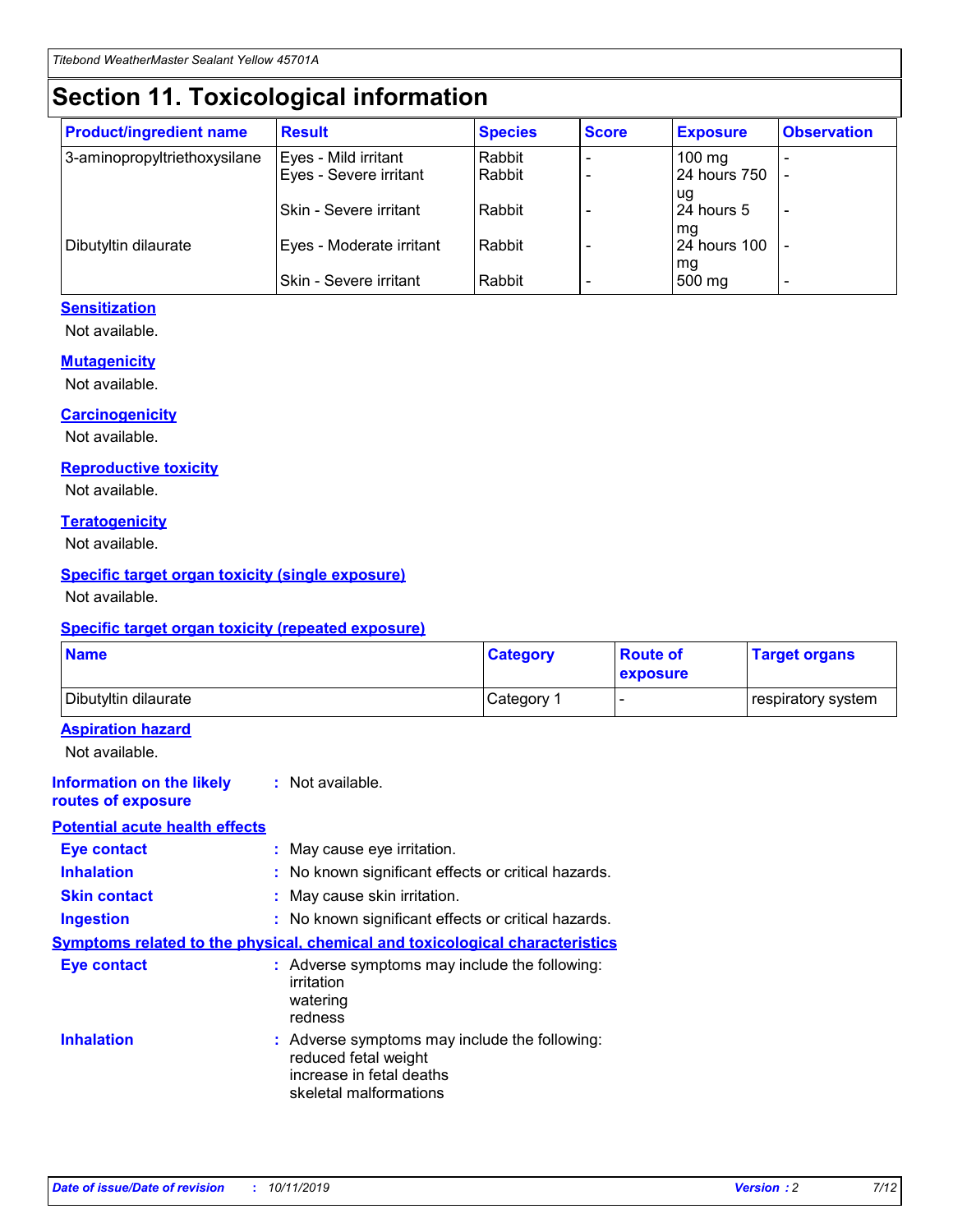## **Section 11. Toxicological information**

| <b>Skin contact</b>                     |                                                                                                          |
|-----------------------------------------|----------------------------------------------------------------------------------------------------------|
|                                         | : Adverse symptoms may include the following:<br>irritation                                              |
|                                         | redness                                                                                                  |
|                                         | reduced fetal weight                                                                                     |
|                                         | increase in fetal deaths                                                                                 |
|                                         | skeletal malformations                                                                                   |
| <b>Ingestion</b>                        | : Adverse symptoms may include the following:                                                            |
|                                         | reduced fetal weight                                                                                     |
|                                         | increase in fetal deaths                                                                                 |
|                                         | skeletal malformations                                                                                   |
|                                         | Delayed and immediate effects and also chronic effects from short and long term exposure                 |
| <b>Short term exposure</b>              |                                                                                                          |
| <b>Potential immediate</b>              | : Not available.                                                                                         |
| effects                                 |                                                                                                          |
| <b>Potential delayed effects</b>        | : Not available.                                                                                         |
| <b>Long term exposure</b>               |                                                                                                          |
| <b>Potential immediate</b>              | : Not available.                                                                                         |
| effects                                 |                                                                                                          |
| <b>Potential delayed effects</b>        | : Not available.                                                                                         |
| <b>Potential chronic health effects</b> |                                                                                                          |
| Not available.                          |                                                                                                          |
| <b>General</b>                          | : Once sensitized, a severe allergic reaction may occur when subsequently exposed to<br>very low levels. |
| <b>Carcinogenicity</b>                  | : No known significant effects or critical hazards.                                                      |
| <b>Mutagenicity</b>                     | No known significant effects or critical hazards.                                                        |
| <b>Teratogenicity</b>                   | May damage the unborn child.                                                                             |
| <b>Developmental effects</b>            | No known significant effects or critical hazards.                                                        |
| <b>Fertility effects</b>                | : May damage fertility.                                                                                  |
| <b>Numerical measures of toxicity</b>   |                                                                                                          |
| <b>Acute toxicity estimates</b>         |                                                                                                          |
|                                         |                                                                                                          |

Not available.

## **Section 12. Ecological information**

#### **Toxicity**

| <b>Product/ingredient name</b> | <b>Result</b>                     | <b>Species</b>                       | <b>Exposure</b> |
|--------------------------------|-----------------------------------|--------------------------------------|-----------------|
| Dibutyltin dilaurate           | Chronic EC10 > 2 mg/l Fresh water | Algae - Scenedesmus<br>I subspicatus | l 96 hours      |

### **Persistence and degradability**

| <b>Product/ingredient name</b> | <b>Test</b>                                                                    | <b>Result</b>  |                   | <b>Dose</b> | <b>Inoculum</b>         |
|--------------------------------|--------------------------------------------------------------------------------|----------------|-------------------|-------------|-------------------------|
| Dibutyltin dilaurate           | OECD 301F<br>Ready<br>Biodegradability -<br>Manometric<br>Respirometry<br>Test | 23 % - 28 days |                   |             |                         |
| <b>Product/ingredient name</b> | <b>Aquatic half-life</b>                                                       |                | <b>Photolysis</b> |             | <b>Biodegradability</b> |
| Dibutyltin dilaurate           |                                                                                |                |                   |             | Inherent                |

### **Bioaccumulative potential**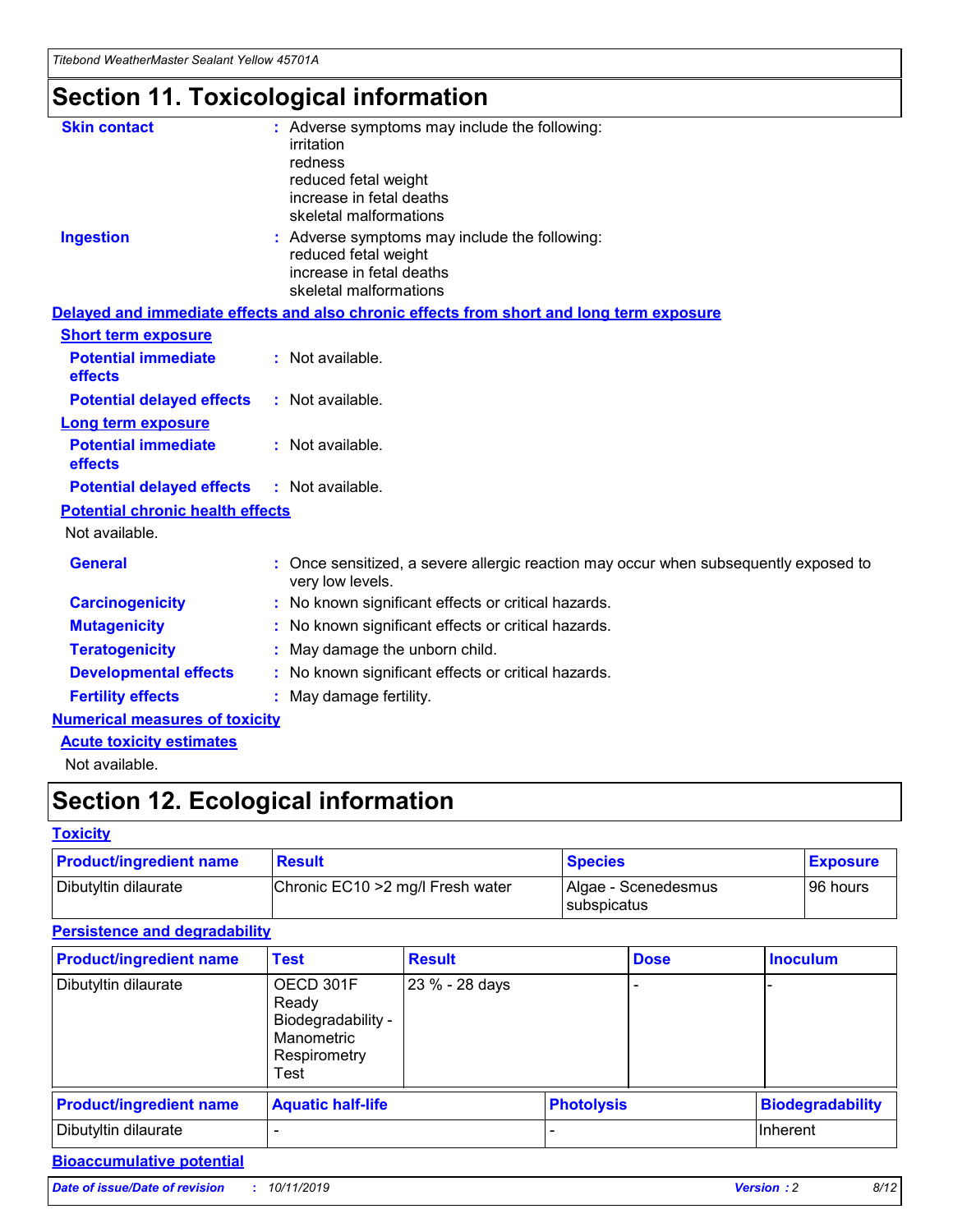## **Section 12. Ecological information**

| <b>Product/ingredient name</b>                       | ∣LoqP <sub>ow</sub> | <b>BCF</b>  | <b>Potential</b> |
|------------------------------------------------------|---------------------|-------------|------------------|
| 3-aminopropyltriethoxysilane<br>Dibutyltin dilaurate | 1.1<br>4.44         | 3.4<br>2.91 | low<br>low       |

### **Mobility in soil**

| <b>Soil/water partition</b><br>coefficient (K <sub>oc</sub> ) | : Not available.                                    |
|---------------------------------------------------------------|-----------------------------------------------------|
| <b>Other adverse effects</b>                                  | : No known significant effects or critical hazards. |

### **Section 13. Disposal considerations**

|  | <b>Disposal methods</b> |  |
|--|-------------------------|--|

**Disposal methods** : The generation of waste should be avoided or minimized wherever possible. Disposal of this product, solutions and any by-products should at all times comply with the requirements of environmental protection and waste disposal legislation and any regional local authority requirements. Dispose of surplus and non-recyclable products via a licensed waste disposal contractor. Waste should not be disposed of untreated to the sewer unless fully compliant with the requirements of all authorities with jurisdiction. Waste packaging should be recycled. Incineration or landfill should only be considered when recycling is not feasible. This material and its container must be disposed of in a safe way. Care should be taken when handling emptied containers that have not been cleaned or rinsed out. Empty containers or liners may retain some product residues. Avoid dispersal of spilled material and runoff and contact with soil, waterways, drains and sewers.

## **Section 14. Transport information**

|                                      | <b>DOT</b><br><b>Classification</b> | <b>TDG</b><br><b>Classification</b> | <b>Mexico</b><br><b>Classification</b> | <b>ADR/RID</b>           | <b>IMDG</b>              | <b>IATA</b>              |
|--------------------------------------|-------------------------------------|-------------------------------------|----------------------------------------|--------------------------|--------------------------|--------------------------|
| <b>UN number</b>                     | Not regulated.                      | Not regulated.                      | Not regulated.                         | Not regulated.           | Not regulated.           | Not regulated.           |
| <b>UN proper</b><br>shipping name    | $\qquad \qquad \blacksquare$        |                                     |                                        |                          |                          |                          |
| <b>Transport</b><br>hazard class(es) | $\blacksquare$                      | $\blacksquare$                      | $\blacksquare$                         | $\overline{\phantom{a}}$ | $\blacksquare$           | $\blacksquare$           |
| <b>Packing group</b>                 | $\overline{\phantom{a}}$            | $\overline{\phantom{0}}$            | $\qquad \qquad \blacksquare$           | -                        | $\overline{\phantom{0}}$ | $\overline{\phantom{a}}$ |
| <b>Environmental</b><br>hazards      | No.                                 | No.                                 | No.                                    | No.                      | No.                      | No.                      |

## **Section 15. Regulatory information**

### **U.S. Federal regulations**

### **SARA 302/304**

#### **Composition/information on ingredients**

No products were found.

**SARA 304 RQ :** Not applicable.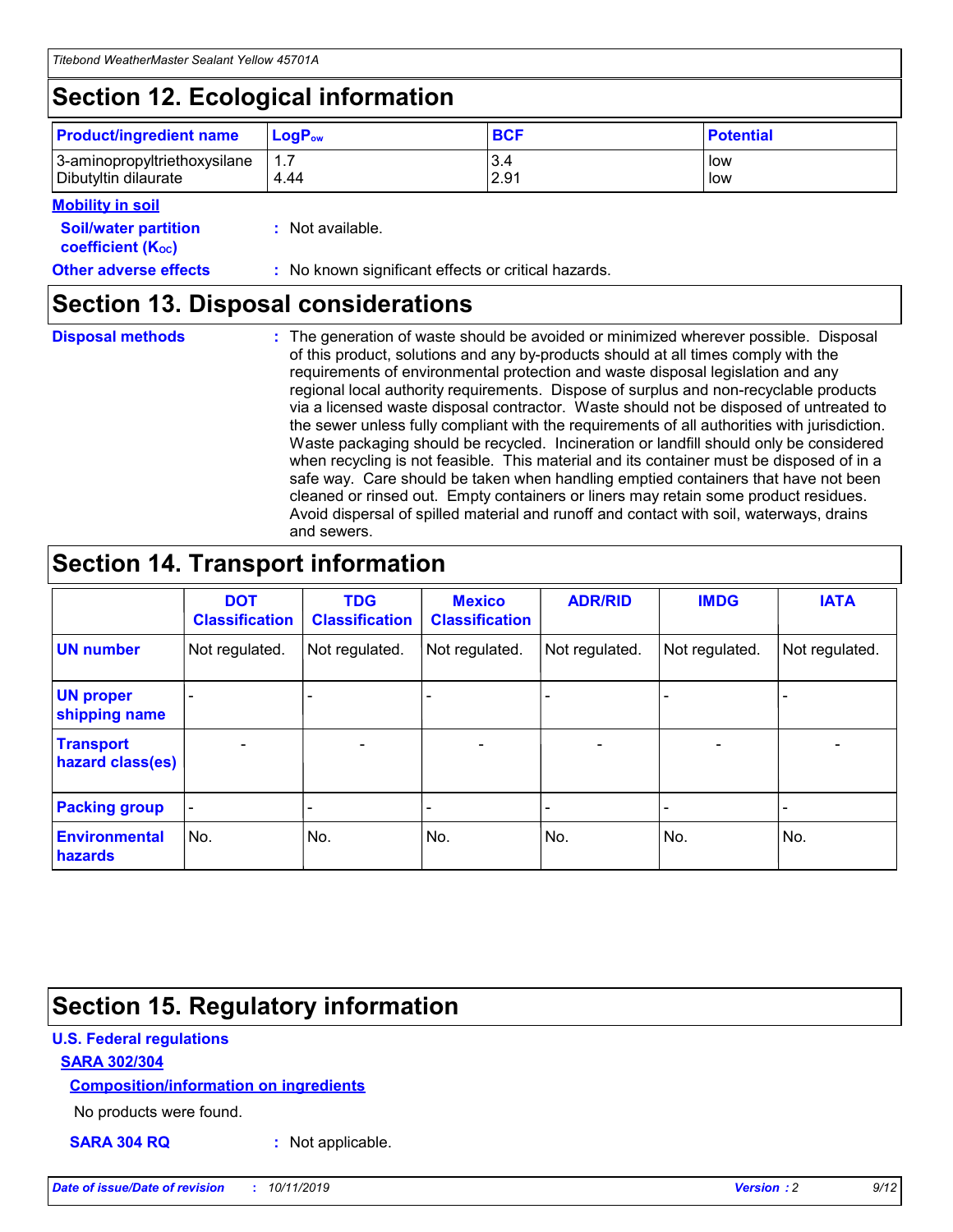## **Section 15. Regulatory information**

### **SARA 311/312**

**Classification :** EYE IRRITATION - Category 2B SKIN SENSITIZATION - Category 1 TOXIC TO REPRODUCTION (Fertility) - Category 1B TOXIC TO REPRODUCTION (Unborn child) - Category 1B

#### **Composition/information on ingredients**

| <b>Name</b>                  | $\frac{9}{6}$ | <b>Classification</b>                                                                                            |
|------------------------------|---------------|------------------------------------------------------------------------------------------------------------------|
| 3-aminopropyltriethoxysilane | $\leq$ 3      | <b>FLAMMABLE LIQUIDS - Category 4</b><br><b>ACUTE TOXICITY (oral) - Category 4</b>                               |
|                              |               | SKIN IRRITATION - Category 2<br>EYE IRRITATION - Category 2A                                                     |
| Dibutyltin dilaurate         | ≤0.3          | ACUTE TOXICITY (oral) - Category 3<br>SKIN CORROSION - Category 1C                                               |
|                              |               | SERIOUS EYE DAMAGE - Category 1<br>SKIN SENSITIZATION - Category 1<br><b>GERM CELL MUTAGENICITY - Category 2</b> |
|                              |               | TOXIC TO REPRODUCTION (Fertility) - Category 1B<br>TOXIC TO REPRODUCTION (Unborn child) - Category 1B            |
|                              |               | SPECIFIC TARGET ORGAN TOXICITY (REPEATED<br>EXPOSURE) (respiratory system) - Category 1                          |

#### **State regulations**

| <b>Massachusetts</b> | : None of the components are listed. |
|----------------------|--------------------------------------|
| <b>New York</b>      | : None of the components are listed. |
| <b>New Jersey</b>    | : None of the components are listed. |
| <b>Pennsylvania</b>  | : None of the components are listed. |

#### **California Prop. 65**

**A** WARNING: This product can expose you to methanol, which is known to the State of California to cause birth defects or other reproductive harm. For more information go to www.P65Warnings.ca.gov.

| <b>Ingredient name</b> | No significant risk Maximum<br>level | acceptable dosage<br>level |
|------------------------|--------------------------------------|----------------------------|
| methanol               |                                      | Yes.                       |

#### **International regulations**

**Chemical Weapon Convention List Schedules I, II & III Chemicals** Not listed.

#### **Montreal Protocol**

Not listed.

**Stockholm Convention on Persistent Organic Pollutants**

Not listed.

### **UNECE Aarhus Protocol on POPs and Heavy Metals**

Not listed.

### **Inventory list**

### **China :** All components are listed or exempted.

**United States TSCA 8(b) inventory :** All components are active or exempted.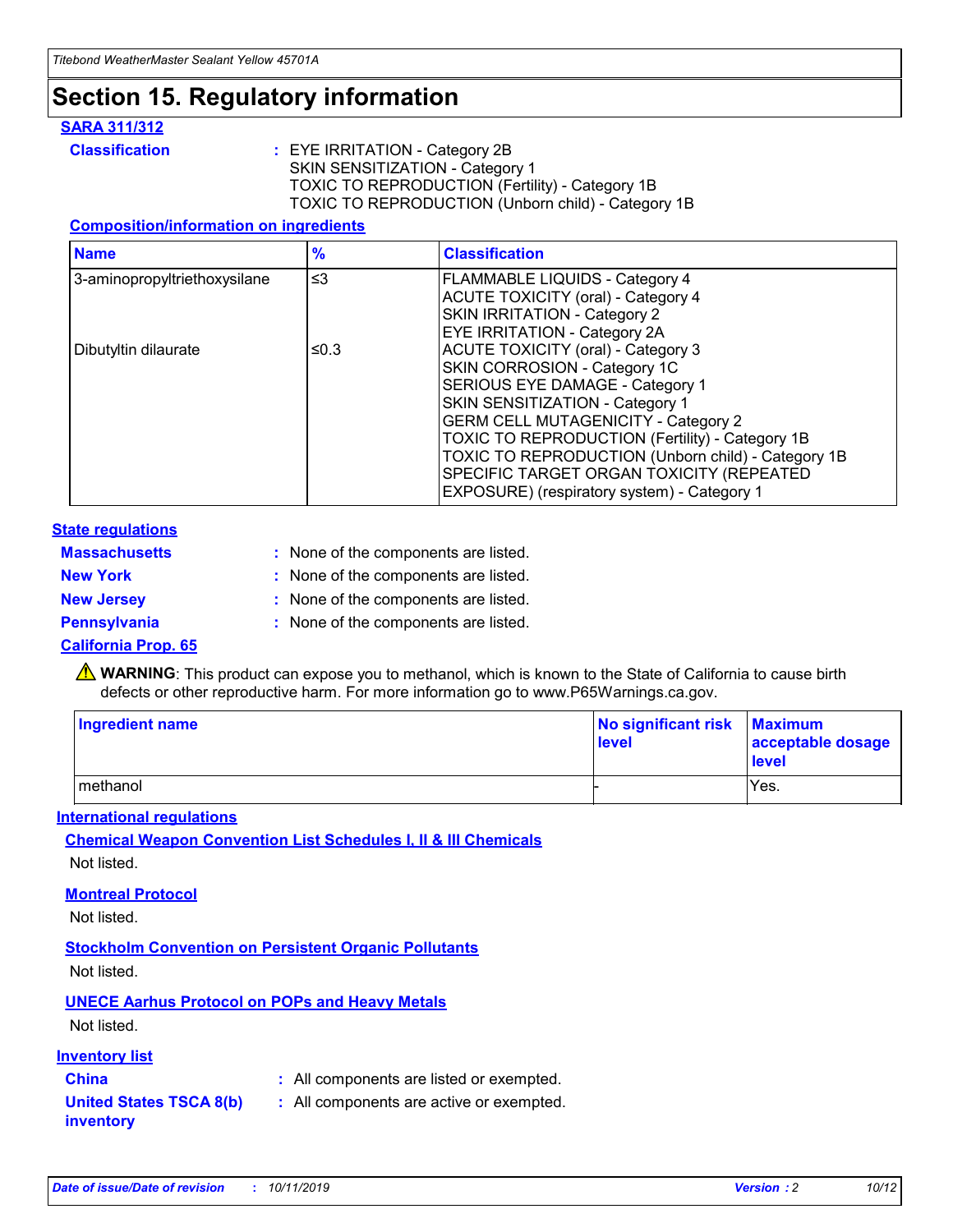## **Section 16. Other information**

**Hazardous Material Information System (U.S.A.)**



**Caution: HMIS® ratings are based on a 0-4 rating scale, with 0 representing minimal hazards or risks, and 4 representing significant hazards or risks. Although HMIS® ratings and the associated label are not required on SDSs or products leaving a facility under 29 CFR 1910.1200, the preparer may choose to provide them. HMIS® ratings are to be used with a fully implemented HMIS® program. HMIS® is a registered trademark and service mark of the American Coatings Association, Inc.**

**The customer is responsible for determining the PPE code for this material. For more information on HMIS® Personal Protective Equipment (PPE) codes, consult the HMIS® Implementation Manual.**

#### **National Fire Protection Association (U.S.A.)**



**Reprinted with permission from NFPA 704-2001, Identification of the Hazards of Materials for Emergency Response Copyright ©1997, National Fire Protection Association, Quincy, MA 02269. This reprinted material is not the complete and official position of the National Fire Protection Association, on the referenced subject which is represented only by the standard in its entirety.**

**Copyright ©2001, National Fire Protection Association, Quincy, MA 02269. This warning system is intended to be interpreted and applied only by properly trained individuals to identify fire, health and reactivity hazards of chemicals. The user is referred to certain limited number of chemicals with recommended classifications in NFPA 49 and NFPA 325, which would be used as a guideline only. Whether the chemicals are classified by NFPA or not, anyone using the 704 systems to classify chemicals does so at their own risk.**

**Procedure used to derive the classification**

|                                                                                                                    | <b>Classification</b>                                                                                                                            | <b>Justification</b>                                                                                                                                                                                                                                                                                                                                                                                                 |  |
|--------------------------------------------------------------------------------------------------------------------|--------------------------------------------------------------------------------------------------------------------------------------------------|----------------------------------------------------------------------------------------------------------------------------------------------------------------------------------------------------------------------------------------------------------------------------------------------------------------------------------------------------------------------------------------------------------------------|--|
| EYE IRRITATION - Category 2B<br>SKIN SENSITIZATION - Category 1<br>TOXIC TO REPRODUCTION (Fertility) - Category 1B | TOXIC TO REPRODUCTION (Unborn child) - Category 1B                                                                                               | Expert judgment<br>Expert judgment<br>Expert judgment<br>Expert judgment                                                                                                                                                                                                                                                                                                                                             |  |
| <b>History</b>                                                                                                     |                                                                                                                                                  |                                                                                                                                                                                                                                                                                                                                                                                                                      |  |
| Date of printing                                                                                                   | : 4/22/2022                                                                                                                                      |                                                                                                                                                                                                                                                                                                                                                                                                                      |  |
| Date of issue/Date of<br>revision                                                                                  | : 10/11/2019                                                                                                                                     |                                                                                                                                                                                                                                                                                                                                                                                                                      |  |
| Date of previous issue                                                                                             | : 10/16/2020                                                                                                                                     |                                                                                                                                                                                                                                                                                                                                                                                                                      |  |
| <b>Version</b>                                                                                                     | $\therefore$ 2                                                                                                                                   |                                                                                                                                                                                                                                                                                                                                                                                                                      |  |
| <b>Key to abbreviations</b>                                                                                        | $\therefore$ ATE = Acute Toxicity Estimate<br><b>BCF</b> = Bioconcentration Factor<br>IBC = Intermediate Bulk Container<br>$UN = United Nations$ | GHS = Globally Harmonized System of Classification and Labelling of Chemicals<br>IATA = International Air Transport Association<br><b>IMDG = International Maritime Dangerous Goods</b><br>LogPow = logarithm of the octanol/water partition coefficient<br>MARPOL = International Convention for the Prevention of Pollution From Ships, 1973<br>as modified by the Protocol of 1978. ("Marpol" = marine pollution) |  |